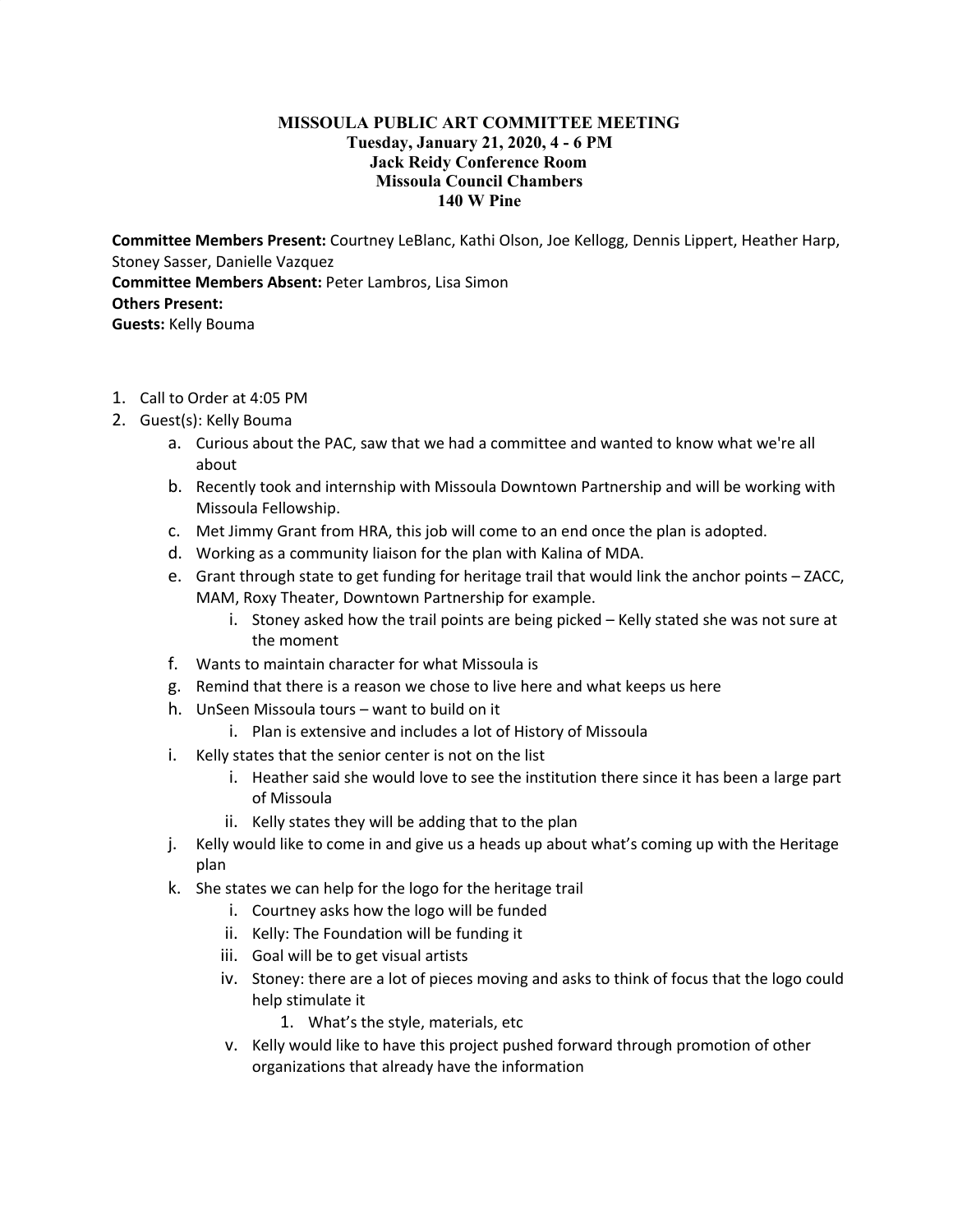- 1. Stoney states that it would make sense for someone from PAC to attend the meetings since there is overlap
- 2. Kelly states that they are making an implementation committee
- vi. Kelly says aside from these 2 aspects (logo and implementation committee) she just wanted to say hello and get to know us
	- 1. Stoney: Is Missoula Children's Theatre on there
		- a. Kelly: Yes
	- 2. Kelly states that the hip strip is not on the plan as much as some would like it to be
	- 3. Heather states that we are also working on our own logo and we could let Kelly piggy back on the art call
- 3. Housekeeping/Term Limits/Absences: Courtney
- 4. Approval of Minutes
	- a. October 2019 Minutes
		- i. Change tense in 2.C to "Compensated"
	- b. December 2019 Minutes
		- i. Spelling: Vazquez
		- ii. Spelling: Ekoo
		- iii. 2.J paint lasts 15-20 years, vinyl lasts 5
		- iv. Steve Clawson for NEW
	- c. Heather makes a motion, Joe seconds. Approved.
- 5. New PAC Logo: Courtney
	- a. Joe is busy with the auction. Kathi and Courtney will work on the logo
- 6. CPAL: Courtney
	- a. Submissions close Friday January 24, 2020
	- b. We will plan a selection meeting for the week after
- 7. PAC Live!: Stoney
	- a. Applications will go live in February
	- b. We will do a selection for the program to start in April
- 8. Art Smart Book Club: Patricia
	- a. Joe recalls Patricia saying there would be a meeting at the ZACC, but there is not info on the website
	- b. Stoney wonders if this should stay on the agenda
		- i. Heather agrees
- 9. Indigenous Mural Project: Lisa
	- a. Joe got the email from Steve Clawson
		- i. Laura from the MAM stated that they are happy to give us some aid
		- ii. Kathi reminds us that \$10,000 was suppose to come to PAC from Les Printas Park removed to the Montana Power Sub Station and that we would be reinstated for that piece and we did not get the funding
		- iii. Stoney states that this is a good time to meet with him since they have not yet allocated those funds
		- iv. Joe will set the meeting
		- v. Danielle states that she was helping before she was a member and will continue to help. Danielle is working on a data base for artists for the project. There are currently four.
			- 1. Stoney: Are they all from Missoula?